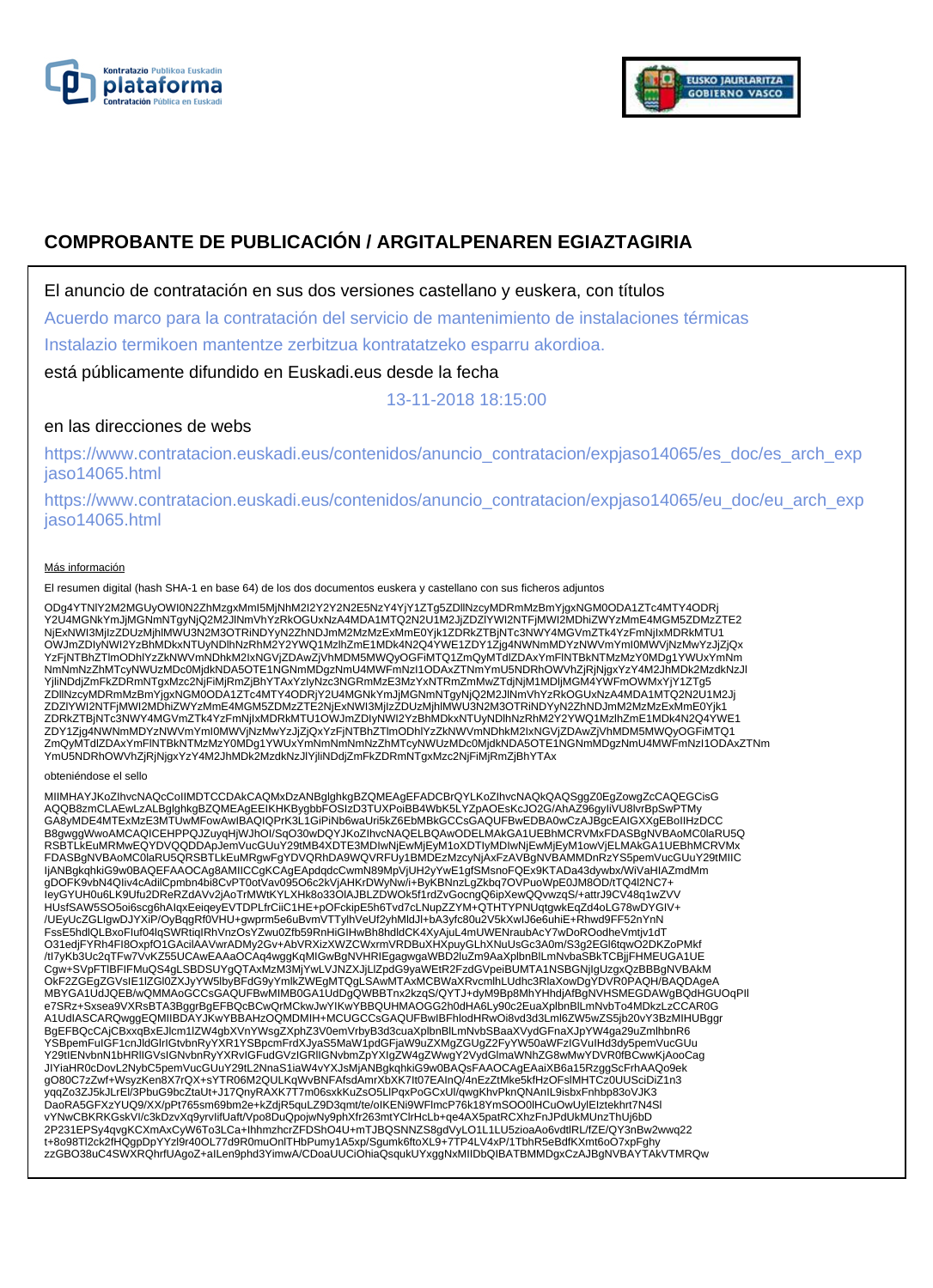



EgYDVQQKDAtJWkVOUEUgUv5BLiETMBEGA1UEAwwKSXplbnBlLmNvbQlQc89Alm7KoeNYmE4i9Ko7fTANBglghkgBZQMEAgEFAKCB 9zAaBqkqhkiG9w0BCQMxDQYLKoZlhvcNAQkQAQQwHAYJKoZlhvcNAQkFMQ8XDTE4MTExMzE3MTUwMFowLwYJKoZlhvcNAQkEMSIE IFIZ/q2ruK85FUz3yRJv8DNhaejRTb9RntYzg4/07xXjMIGJBgsqhkiG9w0BCRACLzF6MHgwdjB0BCDNdwo7pQBbrD9u8p5/pMe+ oe9BvIISU1baDdGPBFySGTBQMDykOjA4MQswCQYDVQQGEwJFUzEUMBIGA1UECgwLSVpFTIBFIFMuQS4xEzARBgNVBAMMCkl6ZW5w ZS5jb20CEHPPQJZuyqHjWJhOl/SqO30wDQYJKoZIhvcNAQEBBQAEgglAnv77YLLrCzm7uAp4OGx3AjWmdLiy8OjXNILMNqCzAvL+ Fe233N+PgyjiB4bvZZngd2mFXiPd9nvQwHjyWp27HevxgP7xEz+3ZS0A9qg2HARfaWLsOx+9pfyPRAVgobben3ZHCn7+UjRLQ8zN in or and the community in the state of the community of the community of the community of the community of the<br>hej7noduMJp2xchLOIBME6LPzKCAzclUuw2BltWiM5/wSYtjEKsTpgWFcT4+IfaLdjPwMYmPi4NOxlYqroBs6k7/O+uShI4+CdG8<br>u7Q4RFSz bljp3E0+Ui8PXXZMces4fcp85zEKFu7X2pfvQFWIzMDxNc7FLnZlh3JmSV2pEAKSo1ColUoRECgO/n0jPA7cHsABC6O9DXy2hfZ2 vTFcO8b4AS+WUCMjqNftrOtilcsKO3X0GFXJtEM=

## Kontratuaren iragarkia, gaztelaniaz eta eskaraz, izenburuekin

Acuerdo marco para la contratación del servicio de mantenimiento de instalaciones térmicas Instalazio termikoen mantentze zerbitzua kontratatzeko esparru akordioa.

Euskadi.eus webgunean argitaratzen da data honetatik

2018-11-13 18:15:00

## web hauen helbideetan

https://www.contratacion.euskadi.eus/contenidos/anuncio\_contratacion/expjaso14065/es\_doc/es\_arch\_exp jaso14065.html

https://www.contratacion.euskadi.eus/contenidos/anuncio\_contratacion/expjaso14065/eu\_doc/eu\_arch\_exp jaso14065.html

#### Informazio gehiago

Bi dokumentuen (euskara eta gaztelania) laburpen digitala (hash SHA-1, 64 oinarriarekin), erantsitako fitxategiekin

ODq4YTNIY2M2MGUyOWI0N2ZhMzqxMml5MjNhM2I2Y2Y2N2E5NzY4YjY1ZTq5ZDllNzcyMDRmMzBmYjqxNGM0ODA1ZTc4MTY4ODRj Y2U4MGNkYmJjMGNmNTgyNjQ2M2JlNmVhYzRkOGUxNzA4MDA1MTQ2N2U1M2JjZDZIYWI2NTFjMWI2MDhiZWYzMmE4MGM5ZDMzZTE2 NjExNWI3MjIzZDUzMjhlMWU3N2M3OTRiNDYyN2ZhNDJmM2MzMzExMmE0Yjk1ZDRkZTBjNTc3NWY4MGVmZTk4YzFmNjIxMDRkMTU1 OWJmZDIyŃWI2YzBńMDkxNTUyNDlhNzRhM2Y2YWQ1MzlhZmE1MDk4N2Q4YWE1ZDY1Zjg4NWNmMDYzNWVmYmI0MWVjNzMwYzJjZjQx YzFjNTBhZTlmODhIYzZkNWVmNDhkM2IxNGVjZDAwZjVhMDM5MWQyOGFiMTQ1ZmQyMTdlZDAxYmFlNTBkNTMzMzY0MDg1YWUxYmNm NmNmNzZhMTcyNWUzMDc0MjdkNDA5OTE1NGNmMDgzNmU4MWFmNzI1ODAxZTNmYmU5NDRhOWVhZjRjNjgxYzY4M2JhMDk2MzdkNzJl<br>YjiiNDdjZmFkZDRmNTgxMzc2NjFiMjRmZjBhYTAxYzIyNzc3NGRmMzE3MzYxNTRmZmMwZTdjNjM1MDljMGM4YWFmOWMxYjY1ZTg5 T in dog and the matematic material conducts in the conduct of the conduct of the material material conducts of the conduct of the conduct of the conduct of the conduct of the conduct of the conduct of the conduct of the c ZmQyMTdlZDAxYmFINTBkNTMzMzY0MDg1YWUxYmNmNmNmNzZhMTcyNWUzMDc0MjdkNDA5OTE1NGNmMDgzNmU4MWFmNzl1ODAxZTNm YmU5NDRhOWVhZjRjNjgxYzY4M2JhMDk2MzdkNzJlYjliNDdjZmFkZDRmNTgxMzc2NjFiMjRmZjBhYTAx

denboran digitalki zigilatu zuena

### zigilua lortzen

MIIMHAYJKoZIhvcNAQcCoIIMDTCCDAkCAQMxDzANBglghkgBZQMEAgEFADCBrQYLKoZIhvcNAQkQAQSggZ0EgZowgZcCAQEGCisG MODISTICLAEWLYANDRONNING TO DELAND HOLD AND THE MANUSCRIPT OF A MODISTICLAEWITH THE MANUSCRIPT OF A MODISTICLAEWLYAL BIGGIOUSLY AND THE MANUSCRIPT OF A MANUSCRIPT OF A MANUSCRIPT OF A MANUSCRIPT OF A MANUSCRIPT OF A MANUSC B8gwggWwoAMCAQICEHPPQJZuyqHjWJhOI/SqO30wDQYJKoZIhvcNAQELBQAwODELMAkGA1UEBhMCRVMxFDASBgNVBAoMC0laRU5Q RSBTLKEuMRMwEQYDVQQDDApJemVucGUuY29tMB4XDTE3MDIwNjEwMjEyM1oXDTIyMDIwNjEwMjEyM1owVjELMAkGA1UEBhMCRVMx FDASBgNVBAoMC0laRU5QRSBTLkEuMRgwFgYDVQRhDA9WQVRFUy1BMDEzMzcyNjAxFzAVBgNVBAMMDnRzYS5pemVucGUuY29tMIIC IjANBgkqhkiG9w0BAQEFAAOCAg8AMIICCgKCAgEApdqdcCwmN89MpVjUH2yYwE1gfSMsnoFQEx9KTADa43dywbx/WiVaHIAZmdMm gDOFK9vbN4Qliv4cAdilCpmbn4bi8CvPT0otVav095O6c2kVjAHKrDWyNw/i+ByKBNnzLgZkbq7OVPuoWpE0JM8OD/tTQ4l2NC7+ leyGYUH0u6LK9Ufu2DReRZdAVv2jAoTrMWtKYLXHk8o33OIAJBLZDWOk5f1rdZvGocngQ6ipXewQQvwzqS/+attrJ9CV48q1wZVV HUsfSAW5SO5oi6scg6hAlqxEeiqeyEVTDPLfrCiiC1HE+pOFckipE5h6Tvd7cLNupZZYM+QTHTYPNUqtgwkEqZd4oLG78wDYGIV+<br>/UEyUcZGLIgwDJYXiP/OyBqgRf0VHU+gwprm5e6uBvmVTTylhVeUf2yhMldJl+bA3yfc80u2V5kXwlJ6e6uhiE+Rhwd9FF52nYnN FssE5hdlQLBxoFluf04lqSWRtiqIRhVnzOsYZwu0Zfb59RnHiGIHwBh8hdldCK4XyAjuL4mUWENraubAcY7wDoROodheVmtjv1dT